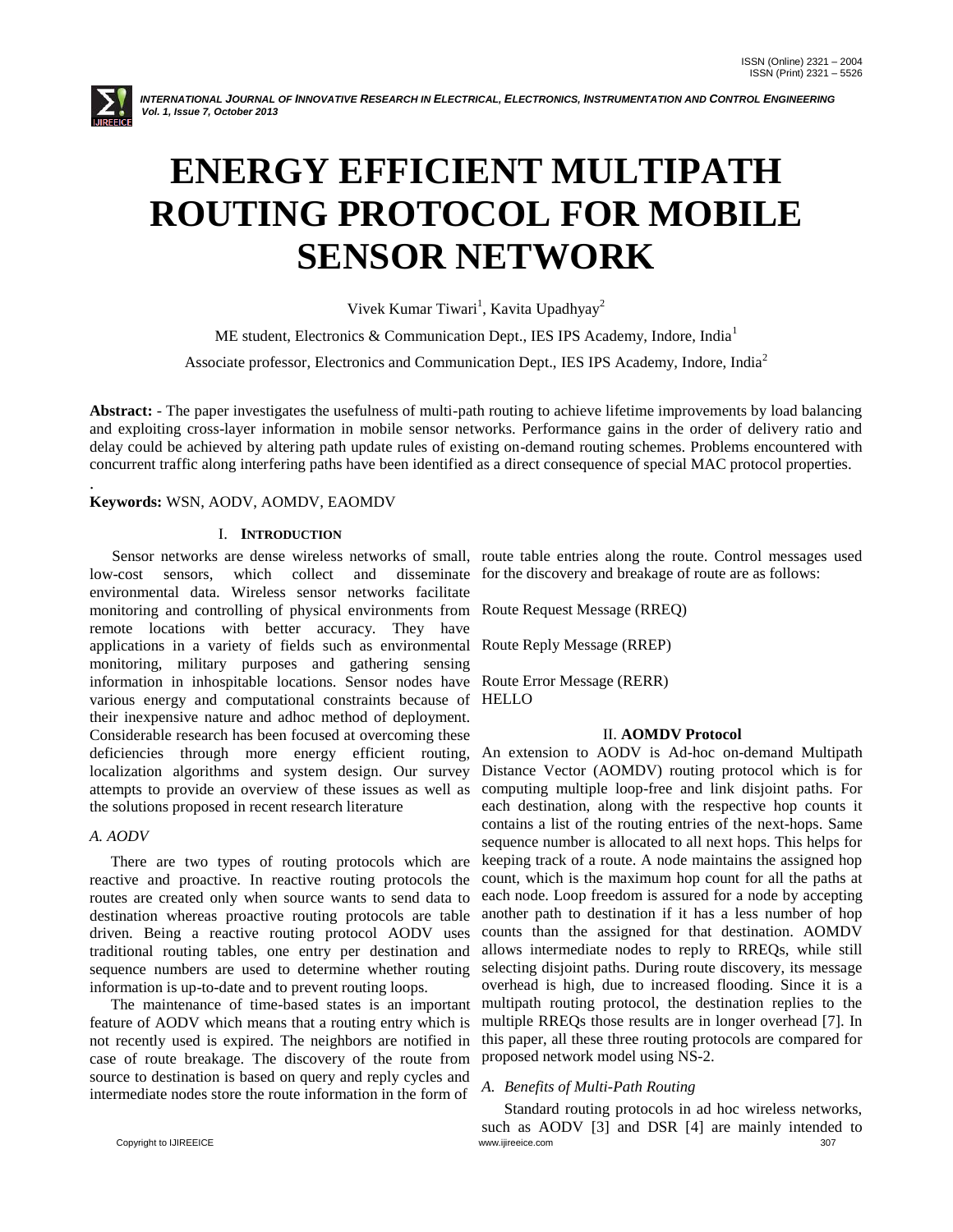

INTERNATIONAL JOURNAL OF INNOVATIVE RESEARCH IN ELECTRICAL, ELECTRONICS, INSTRUMENTATION AND CONTROL ENGINEERING *Vol. 1, Issue 7, October 2013*

discover one single route from a source to a destination. the network operable for a maximum amount of time. In During the route discovery process, these cost. Multi-path routing protocols aim to find multiple routes. Multiple routes can be useful to compensate for the dynamic and unpredictable nature of ad hoc networks, also in energy and bandwidth constrained sensor networks. Multi-path routing has been investigated in the Internet, in metropolitan and local networks, in wireless mobile ad hoc networks, as well as in wireless sensor networks. In [6] goals, problems and recent suggestions for multi-path routing protocols in wireless ad hoc networks have been discussed. Discovering and maintaining multiple paths causes certain overhead, but yields several advantages, namely load balancing, fault tolerance, bandwidth aggregation, and reduced delay [2].

**Reduced Delay**: In wireless networks running single path on-demand routing protocols, route failures trigger the path routing in wireless sensor networks. After discussing related discovery process to find new routes causing route discovery delay. Delay can be reduced in multi-path routing, as backup routes can be identified immediately. Furthermore, discovering several paths and observing Quality-of-Service (QoS) characteristics of both paths permits to switch the load to another route whenever the service parameters of another route promise better quality. In wireless sensor networks, the focus of multi-path routing is often on load-balancing or fault tolerance, rather than on the aggregation of bandwidth. *A. EAOMDV* Often, the goal of multi-path routing protocols is to maximize the time the network is operable and fulfils its observation task.

**Bandwidth Aggregation**: By splitting data to the same destination into multiple streams, each stream is routed through a different path. The effective bandwidth can be aggregated. This strategy is especially beneficial when a node has multiple low bandwidth links but requires higher bandwidth than each individual link can provide.

**Load Balancing**: Multi-path routing can avoid congestion and improve performance. When certain nodes and links become over-utilized and cause congestion, multi-path

| <b>Simulation Parameter</b> | Value                             |
|-----------------------------|-----------------------------------|
| <b>IEEE</b> Standard        | 802.15.4                          |
| Channel type                | Wireless channel                  |
| Traffic mode                | <b>CBR</b>                        |
| Simulation time             | 100 (s) to 400 (s)                |
| No of mobile node           | 100                               |
| Routing protocol            | <b>AODV</b>                       |
| Area $(m^2)$                | $100*100 \overline{\mathrm{M}^2}$ |
|                             |                                   |
| Simulation platform         | $ns-2.35$                         |
|                             |                                   |

routing can spread traffic over alternate paths to balance the load over those paths. In wireless sensor networks, the main focus of multi-path routing is typically on the load balancing issue. As nodes are constraint to a limited amount of energy, and traffic is expected to be low, the main concern is to keep

sensor networks, one has to deal with traffic generated by many leaf nodes attempting to deliver data to one or a few sinks. Usual on-demand routing schemes tend to utilize always the same set of nodes to forward packets, whereas many other nodes remain unused. It has been observed that in such cases nodes that have to forward traffic from large sub-trees suffer much earlier from energy depletion, whereas other nodes have only slightly been used. When nodes collaborate in sensing and data forwarding and packets are not always routed on the same routes, but the load is balanced over multiple routes, network lifetime can be increased significantly.

#### *B. Overview*

This paper investigates the usefulness of multi-path work in Section 2, we propose in Section 3 a multi-path routing protocol for wireless sensor networks based on the AODV multi-path extensions called AOMDV. The protocol has been evaluated by simulations as discussed in Section 4. Section 5 concludes the paper.

### III. **PROPOSED NETWORK MODEL AND PARAMETERS**

The E-AOMDV is an energy aware ad-hoc reactive routing protocol based on AOMDV [13]. E-AOMDV is developed by appending energy model in the existing AOMDV protocol. The goal behind the developed protocol is to provide efficient recovery from "route failure" in a network. To achieve this, at the time of route discovery, it computes the energy level of the mobile nodes involved to route the packets from source to destination to avoid the route failure. It also calculates the received power to predict pre-emptively before the route failure. In mobile sensor networks, route failure may occurs due to less received power, mobility, congestion and node failures [14].E-AOMDV protocol reduces the route failures by considering the above mentioned problem and enhances the network performance.

It is inferred through the Figure 4.3 that EAOMDV provides higher delivery ratio than that of AOMDV, AODV routing protocols in varying simulation time. Further, it is observed that as the simulation time increases, the delivery ratio decreases. The higher delivery ratio offered by E-AOMDV is due to the reduced route failure which in turn decreases the packet loss. Hence the delivery ratio of E-AOMDV is higher than that of AOMDV.

#### IV. **RESULT AND SIMULATION PARAMETERS**

AODV and EAODV protocol is simulated by using network simulator (ns-2) of version 2.35, by varying the no of nodes and simulation time from 100 s to 400s. Then the performance parameters such as delivery ratio and delay are determined and analyzed for AOMDV and EAOMDV

Copyright to IJIREEICE [www.ijireeice.com](http://www.ijireeice.com/) 308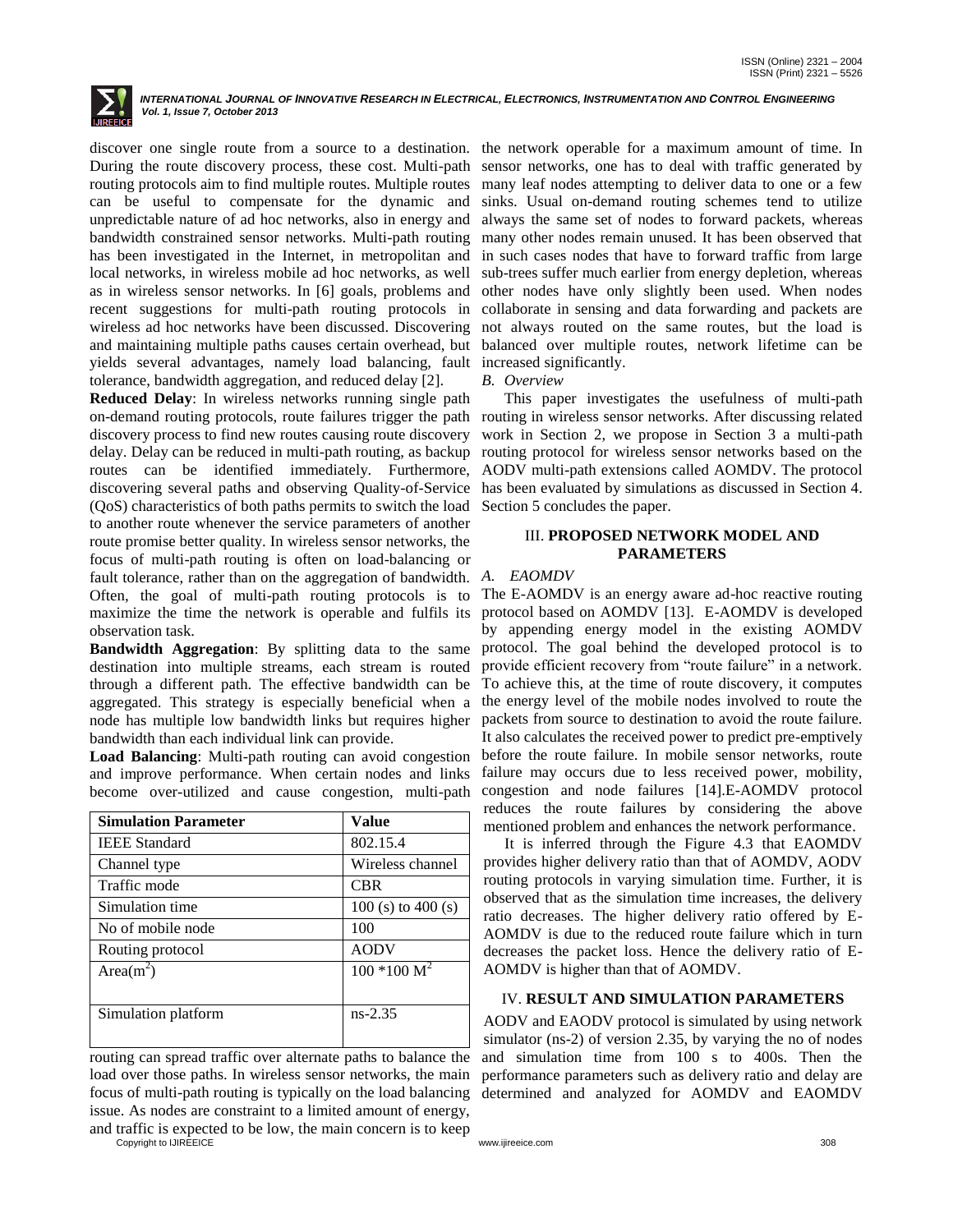

INTERNATIONAL JOURNAL OF INNOVATIVE RESEARCH IN ELECTRICAL, ELECTRONICS, INSTRUMENTATION AND CONTROL ENGINEERING *Vol. 1, Issue 7, October 2013*

simulation parameters used for simulation is given in table

### *A. DELIVERY RATIO ANALYSIS*



Figure 4.1 Delivery Ratio with respect to nodes

It is depicted through the figure 4.1 that EAOMDV provides higher delivery ratio than that of AOMDV and AODV for different no of nodes with consideration of simulation time as 100s. The improvement in delivery ratio is due to the fact that EAOMDV selects neighbour node having minimum energy level as well as shortest path. The reduced delivery ratio for increased no of nodes is due to more random nature of nodes which increases packet loss.



Figure 4.2 Delivery Ratio with respect to simulation time

Delivery ratio of E-AOMDV is higher than that of AOMDV. It is inferred through the Figure 4.2 that EAOMDV provides higher delivery ratio than that of AOMDV, AODV routing protocols in varying simulation time. Further, it is observed that as the simulation time increases, the delivery ratio decreases. The higher delivery ratio offered by E-AOMDV is due to the reduced route failure which in turn decreases the packet loss. Hence the rough depicted figure we have seen the comparison between AODV, AOMDV and EAOMDV in delivery ratio with

Copyright to IJIREEICE [www.ijireeice.com](http://www.ijireeice.com/) 309

protocol by varying simulation time and no of nodes. The respect to simulation time. EAOMDV provides better result, Delivery ratio of EAOMDV is much higher than that of AODV and AOMDV, through above figure comparison of AODV, AOMDV and EAOMDV delivery ratio with respect to simulation time. Delivery ratio of EAOMDV is good as compared to AODV and AOMDV, It means EAOMDV gives more life for wireless sensor nodes, performance parameters are delivery ratio and delay calculated, finally EAOMDV provide better performance

#### *B. DELAY ANALYSIS*



Figure 4.3 Average delay with respect to nodes

The end to end delay of EAOMDV is less than that of AOMDV and AODV as depicted in Figure 4.3. EAOMDV outperforms AOMDV and AODV. The reason is that EAOMDV chooses the path with the less route discovery process (ie less no. of hops) from source to target node. Hence, average delay of EAOMDV is reduced.



Figure4.4. Average delay with respect to simulation time